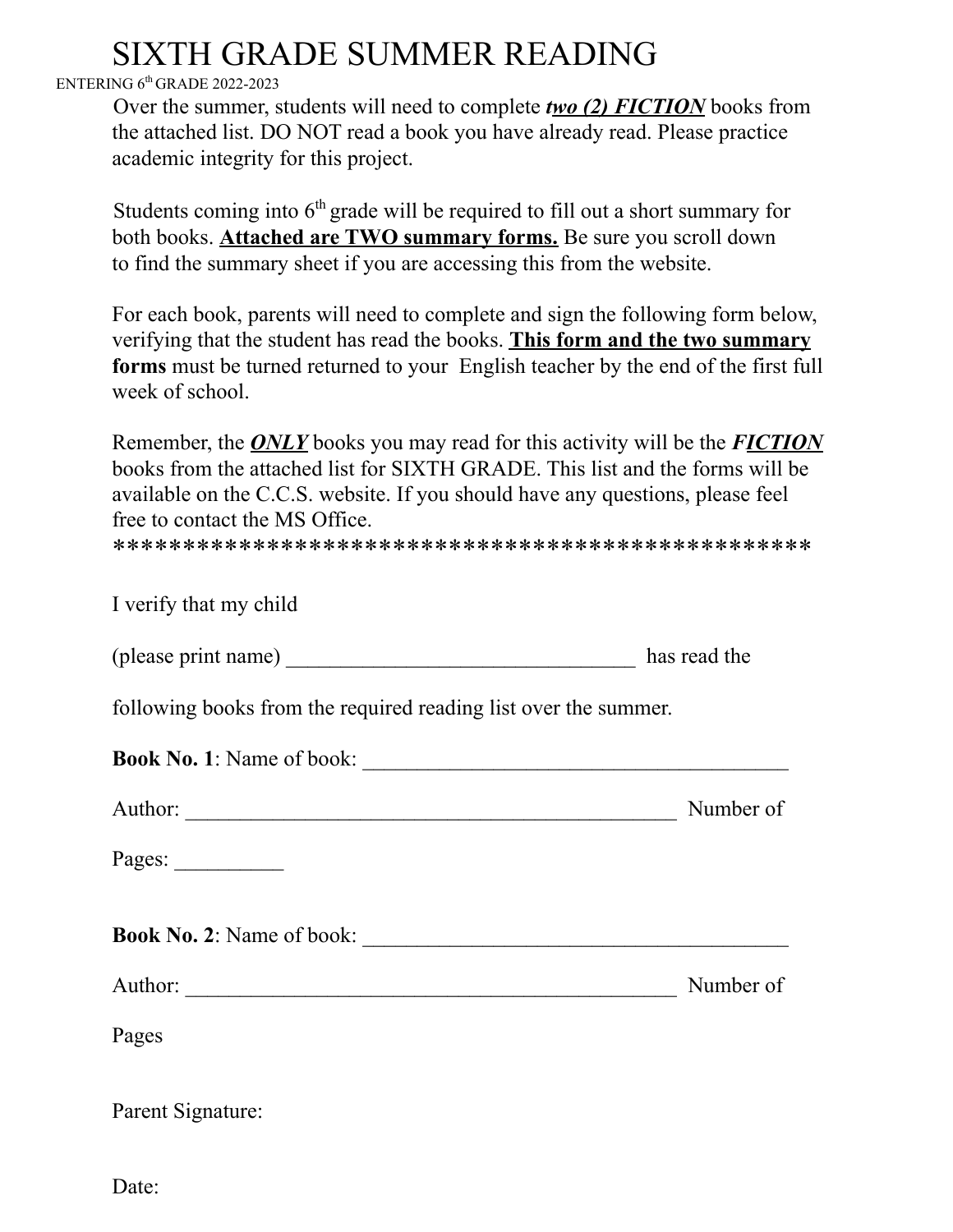Little Women by Alcott, Louisa May Caddie Woodlawn by Brink, Carol Ryrie The Incredible Journey by Burnford, Sheila The Door in the Wall by deAngeli, Marguerite Hans Brinker or The Silver Skates by Dodge, Mary Mapes The Black Stallion by Farley, Walter Julie of the Wolves by George, Jean Craighead Old Yeller by Gipson, Fred King of the Wind by Hentry, Marguerite From the Mixed-Up Files of Mrs. Basil E. Frankweiler by Konigsburg, E.L. Kristy's Great Idea by Martin, Ann M. Gentle Ben by Morey, Walt Hatchet by Paulsen, Gary

Additional Options:

Sounder Tuck Everlasting Turn Homeward, Hannalee The Secret Garden The Summer of the Swans Dear Mr. Henshaw Robinson Crusoe A Christmas Carol Hitty: Her First Hundred Years Johnny Tremain Blue Willow My Side of the Mountain The Wind in the Willows A Father's Promise The Phantom Tollbooth The Jungle Book Big Red Carry On, Mr. Bowditch Call of the Wild White Fang

Anne of Green Gables Series Rascal The Borrowers Mrs. Frisby and the Rats of Nimh Bridge to Terabithia Cooper Kids Adventure Series Pollyanna The Yearling Where the Red Fern Grows The Best Christmas Pageant Ever The Good Master Miracles on Maple Hill The Bronze Bow The Witch of Blackbird Pond Star of Light The Tanglewood Secret Freedom Train Kidnapped Joni The Cay Amos Fortune, Free Man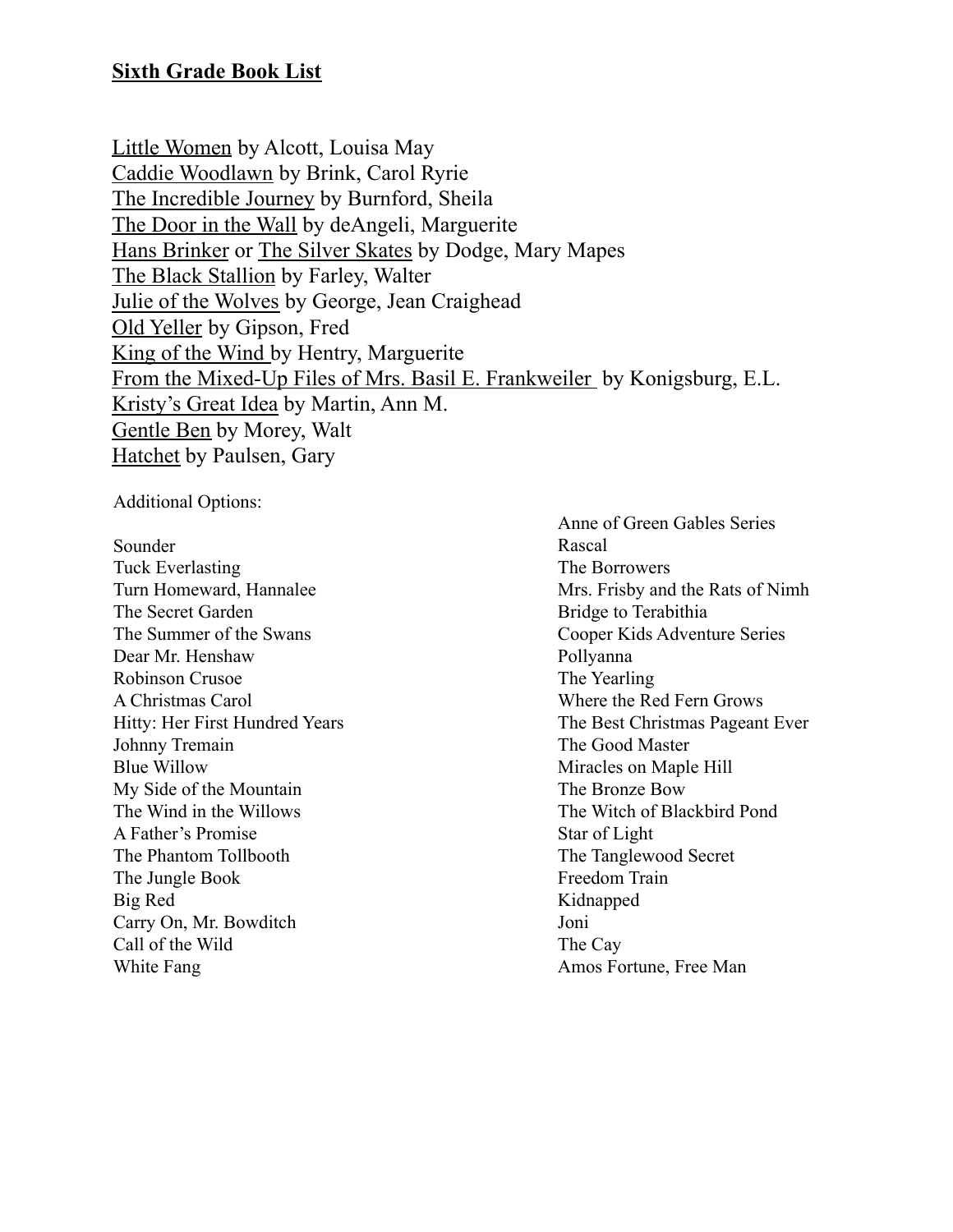## **Fiction Book Report Form**

| Name                                                                                                         |                                                                         |
|--------------------------------------------------------------------------------------------------------------|-------------------------------------------------------------------------|
|                                                                                                              |                                                                         |
|                                                                                                              |                                                                         |
|                                                                                                              |                                                                         |
| Please answer in complete sentences. Please write neatly.                                                    |                                                                         |
| Conflict (In one sentence, tell what the main problem was)                                                   |                                                                         |
|                                                                                                              |                                                                         |
| <u> 1989 - Johann Stoff, amerikansk politiker (d. 1989)</u><br>Setting (time) When did the story take place? |                                                                         |
|                                                                                                              |                                                                         |
| Setting (place) Where did the story take place?                                                              |                                                                         |
|                                                                                                              | Name up to four main characters and tell their importance in the story. |
|                                                                                                              |                                                                         |
| 2.                                                                                                           |                                                                         |
| 3.                                                                                                           |                                                                         |
|                                                                                                              |                                                                         |
| <u> 2002 - Jan James James Barnett, fizik eta idazleari (h. 1878).</u>                                       |                                                                         |